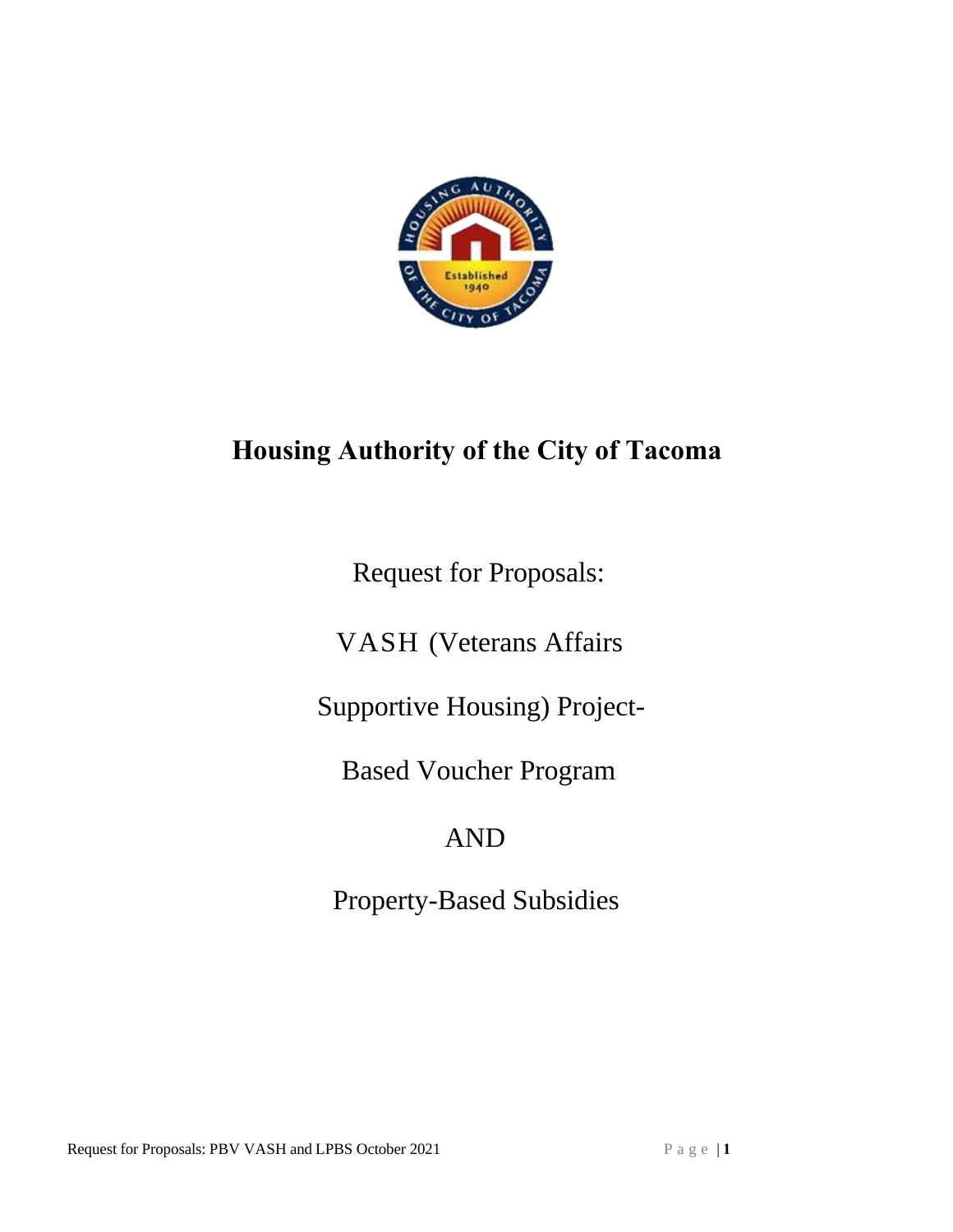# **Tacoma Housing Authority Request for Proposals: VASH Project-Based Voucher Program AND Property-Based Subsidies**

The Housing Authority of the City of Tacoma (THA) seeks competitive proposals for two types of THA rental assistance. The Tacoma housing market continues to see low vacancy rates and rising rents. Affordable housing options for low-income families continues to shrink. THA can use its federal funding to find creative ways to make units available to low-income households and to serve more households in the community. Under this request for proposals THA will accept proposals for two types of rental assistance: VASH Project-Based Voucher Assistance and Local Property-Based Subsidies.

The VASH Project-Based Voucher is an existing federal housing subsidy program. These PBVs will enable homeless veterans and their families to access affordable housing with an array of supportive services. Under this program, THA and a property owner will negotiate to place a long-term contract on a property to pay housing subsidies for units occupied by qualified tenants. THA regularly inspects units to ensure they are safe for occupancy. Tenant rents are based on tenant incomes and THA pays a subsidy to cover the remaining balance of the rent each month. The subsidy is "attached" to the unit and applies to each qualified tenant that moves into that unit.

- Depending on population acuity, the facility/landlord should provide onsite services and security.
- Property management should expect to work collaboratively with VA case managers to determine eligibility and ensure for ongoing housing stability. VA Case management support sets HUD-VASH apart from other subsidy programs.
- See<https://www.hudexchange.info/resource/3774/section-8-housing-choice-vouchers-hud-vash/> for more details about the HUD-VASH program.
- A building may not contain more than 25 project-based VASH vouchers
- Number of units can be scattered over multiple sites.

The second offering is the Local Property-Based Subsidy. This program is different from THA's Tenant-Based and Project-Based voucher programs. It is similar to the Project-Based voucher program in that the subsidy is tied to a property, as opposed to the tenant. Like the Project-Based voucher, THA also regularly inspects units to ensure they are safe for occupancy. The Local Property-Based Subsidy is different from the Project-Based voucher program in three primary ways:

• Like other programs, tenants must income qualify and have incomes below set standards, but the tenant rents are fixed regardless of the tenant's actual income. This provides predictable rent amounts for tenants rather than rent going up or down based on their income. Fixed rents make the program easier to explain, understand and manage for both tenants and landlords. The fixed subsidy also removes a disincentive for tenants to increase their earned income because the tenant's share of the rent will not increase if they earn more. On the other hand, it also means that a tenant's rent share will not decrease if their income goes down. In this way, it is similar to THA's HOP program except it's tied to a property rather than a tenant.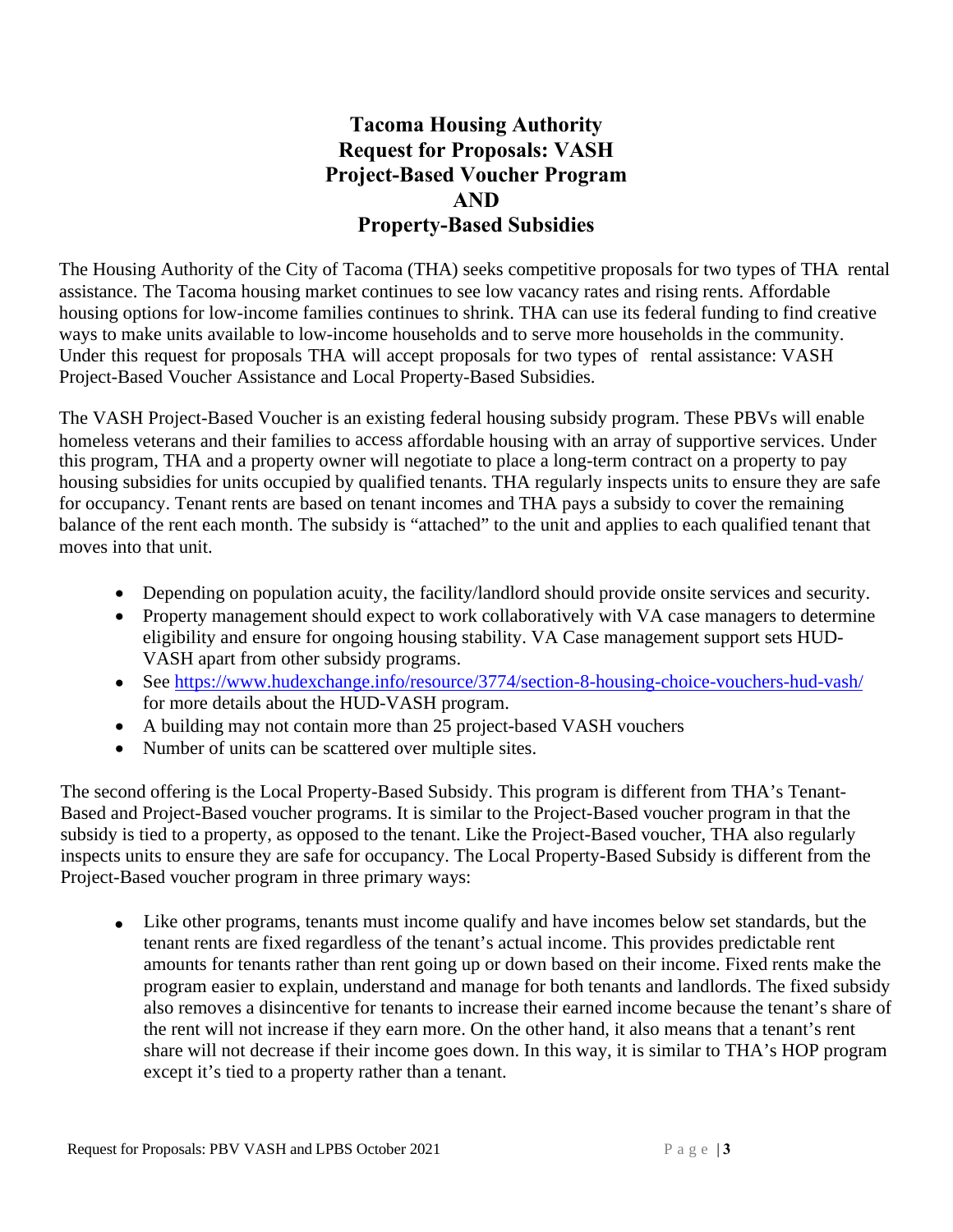- The subsidies to the owner would be set on an annual basis, subject to the property meeting negotiated minimum occupancy rates, rather than varying month-to-month based on tenant rent calculations. This provides a stable, predictable and easy to administer income stream for the owners and predictable expenses for the housing authority.
- The owner is responsible for advertising vacancies, screening its tenants and verifying the income of tenants. The tenants will not have a relationship with the housing authority. Tenants will just realize affordable rents at the property level based on the subsidy that is being provided to the owner. The arrangement offers tenants the tenant protections of THA's other programs.

### **Under this Request for Proposal (RFP) and subject to funding availability, THA will provide property-based subsidies for up to 50 rental units and up to 50 vouchers for VASH project-based assistance.**

Under this solicitation, THA will accept proposals for assistance in the category(s) selected below:

 **X Existing Housing** --- units that substantially comply with Housing Quality Standards (HQS) on the proposal selection date.

 **X Rehabilitated Housing**—units that do not substantially comply with the HQS on the proposal selection date that are developed, pursuant to an agreement between THA and the owner for use under the PBV program. Units must comply with HQS standards and be prepared for lease within 6 months of the award date.

Interested owners may request an application packet by calling Aley Thompson, Interim Director of Rental Assistance, at (253) 274-5587. Applications are also available on-line at <https://www.tacomahousing.net/project-based-vouchers-and-property-subsidies>

Though the application components for both programs are the same, owners interested in competing for both types of subsidies must complete two applications, one for each type of subsidy.

This Request for Proposals will remain open continuously until further notice. THA will notify the public once it has awarded all of the available vouchers and/or if THA decides to close the bid process. On a decision to close the bid process, THA will provide a 30-day notice for respondents to submit their final bids.

Completed applications for both programs will first be reviewed on November 12, 2021, and future reviews will occur every 30 days after that. For the first review, applications must be received by Tacoma Housing Authority, Attn: Aley Thompson, 902 S L St, Tacoma, WA 98405 **no later than 4:00 p.m. on November 12**. Applications postmarked before the deadline but not received by the Tacoma Housing Authority will be held until the next review cycle.

Fully responsive proposals that are received by the first application deadline and score at least 50 points for will be immediately considered for funding. Proposals received after the first deadline and/or proposals scoring less than 50 points might be held until adequate applications are received to merit a competition. This decision will be made on a case-by-case basis.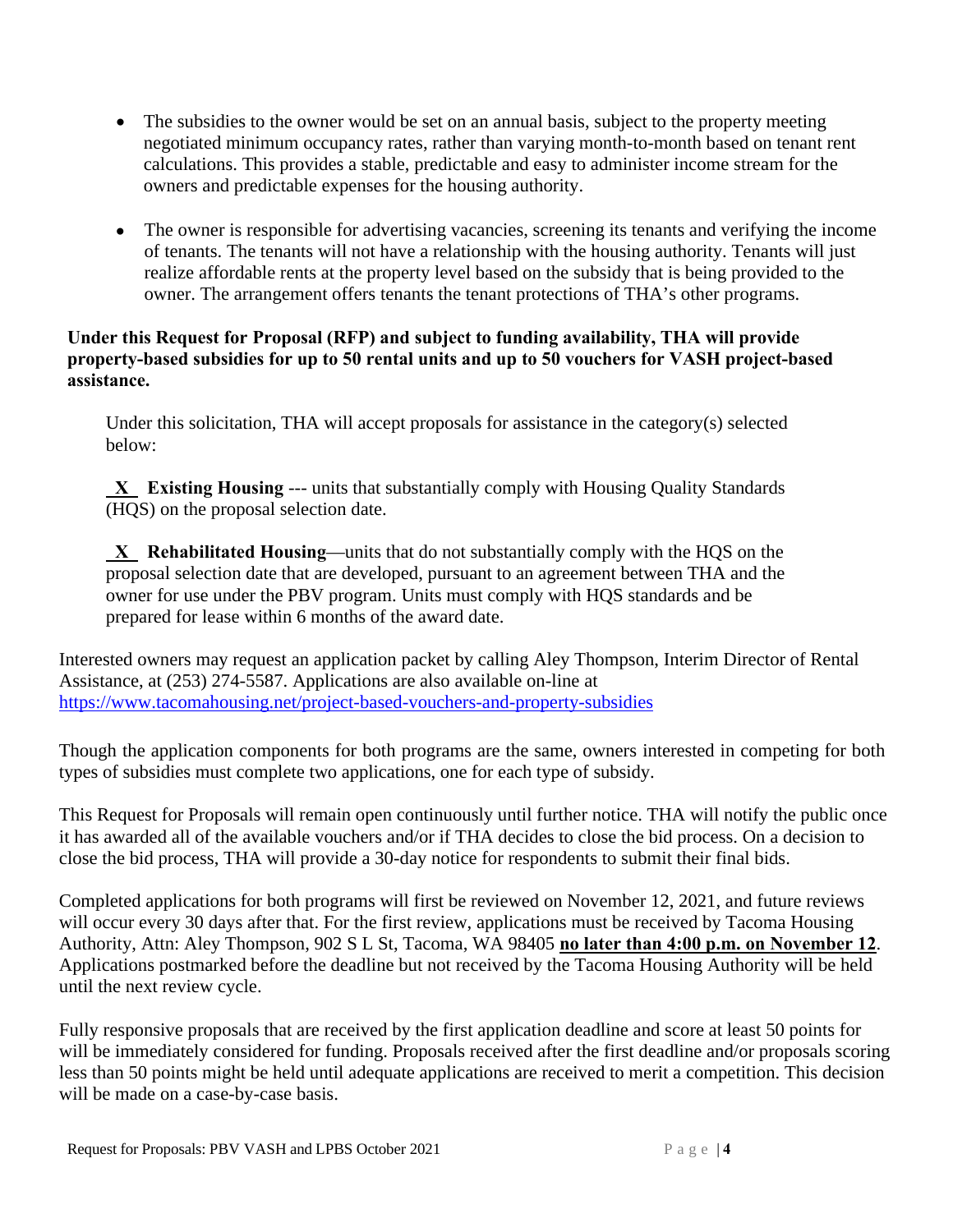To assist owners in understanding the program and the application requirements, an informational meeting will be held online via ZOOM on **October 29th at 1:00 pm**. Sign language interpreters or translators will be provided by request. Accommodation requests must be received at least 72 hours in advance of the scheduled meeting. The link for the meeting will be posted on **THA's website on October 25th** [\(https://www.tacomahousing.net/project-based-vouchers-and-property-subsidies\)](https://www.tacomahousing.net/project-based-vouchers-and-property-subsidies)

Submit questions in writing to the THA offices or [athompson@tacomahousing.org.](mailto:athompson@tacomahousing.org) Answers will be provided in writing and posted on the THA website [www.tacomahousing.org](http://www.tacomahousing.org/) .

### **Being a responsible bidder/offeror means satisfying at least the following criteria:**

- does not discriminate on the basis of race, color, ethnicity, national origin, sex, gender identity, sexual orientation, disability, marital status, familial status or veteran status; •
- be able to comply with the required or proposed delivery or performance schedule, taking into
- have adequate financial resources to perform the contract, or the ability to obtain them; consideration all of the bidder's/offeror's existing commercial and governmental business commitments; •
- have a satisfactory performance record; •
- have a satisfactory record of integrity and business ethics;
- have the necessary organization, experience, accounting and operational controls, and technical skills, or the ability to obtain them;
- have the necessary production, construction, and technical equipment and facilities, or the ability to obtain them;

### **Appeal Process:**

All bid or award protests shall include at a minimum: (1) a detailed and clear statement of facts that the protesting party believes supports its position, (2) an identification of the terms from the procurement solicitation and/or the legal authority that supports the protest, and (3) copies of pertinent documents or other materials pertaining to the protest.

- The Contracting Officer or his or her designee may, at his or her sole discretion, suspend the procurement pending resolution of the protest, if warranted by the facts presented.
- The contractor or THA's Contracting Officer may request that the parties confer to discuss the claim. Upon the receipt of such a request, the parties shall convene for that purpose within a reasonable period of time.
- The Contracting Officer shall issue a written decision on the matter to all concerned parties. His or her decision shall be final. State law shall govern any court action concerning a protest.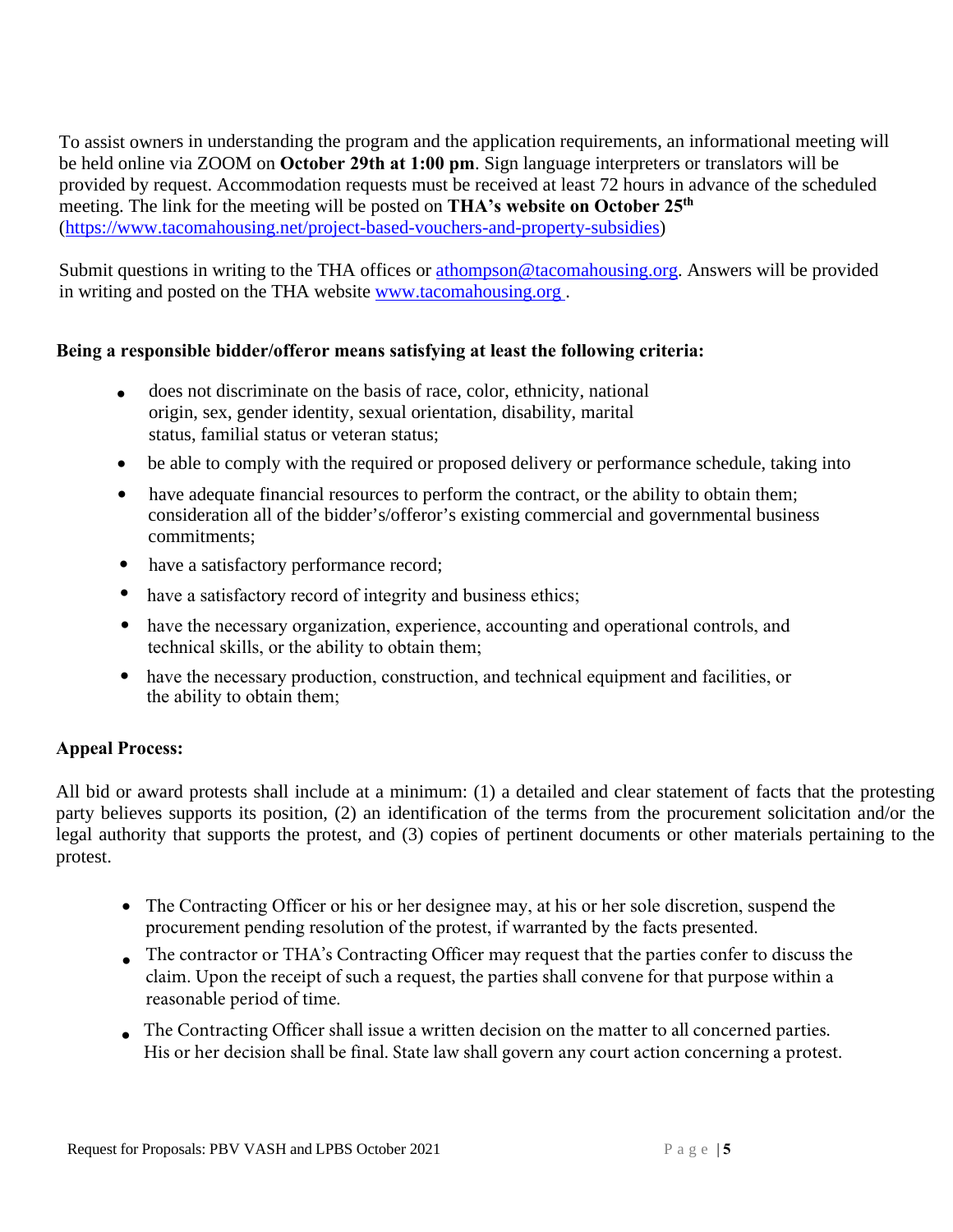### **Required Application Components:**

The application for Project-Based Vouchers and Local Property-Based Subsidy Program has seven parts, all of which must be submitted for an application to be reviewed:

### **1. Letter of Interest**

Interested parties are to submit a letter of interest that includes a detailed history of the owner's experience with HUD affordable housing programs or any other rental assistance or below market rent programs, especially those targeting Veterans and/or Special Needs populations.

Indicate the requested number of units to be assisted and a description of how your project could benefit low-income Tacomans.

Explain how a project award would benefit the community and if applicable, how the award might affect the financial stability, sustainability and long-term feasibility of the project.

Include any other general information that the respondent believes may be appropriate to assist THA in its evaluation.

Include the name and contact information for the person responsible for the application.

### **2. Completed Application Form**

This form can be found in Exhibit A of this packet.

- **3. Market Study to Support the Contract Rents Being Proposed for the Property** This can be a formal or informal study justifying the rents you are proposing for the property.
- 
- **4. Experience of Your Management Team**

This should include a narrative description of the team directly overseeing the project, the names and roles of each member of the team, and resumes of each team member.

- **5. A Map Showing the Location and Pictures of the Property** This should depict quality and condition of the property.
- **6. Evidence of Property Ownership** This can include tax statements, proof of insurance, etc.

### **7. Form HUD-2880 Applicant Recipient Disclosure**

All application documents should be submitted in order on single-sided  $8\frac{1}{2} \times 11$  in paper, for ease of copying for review.

Failure to provide information and documentation as requested may cause your application to be rejected.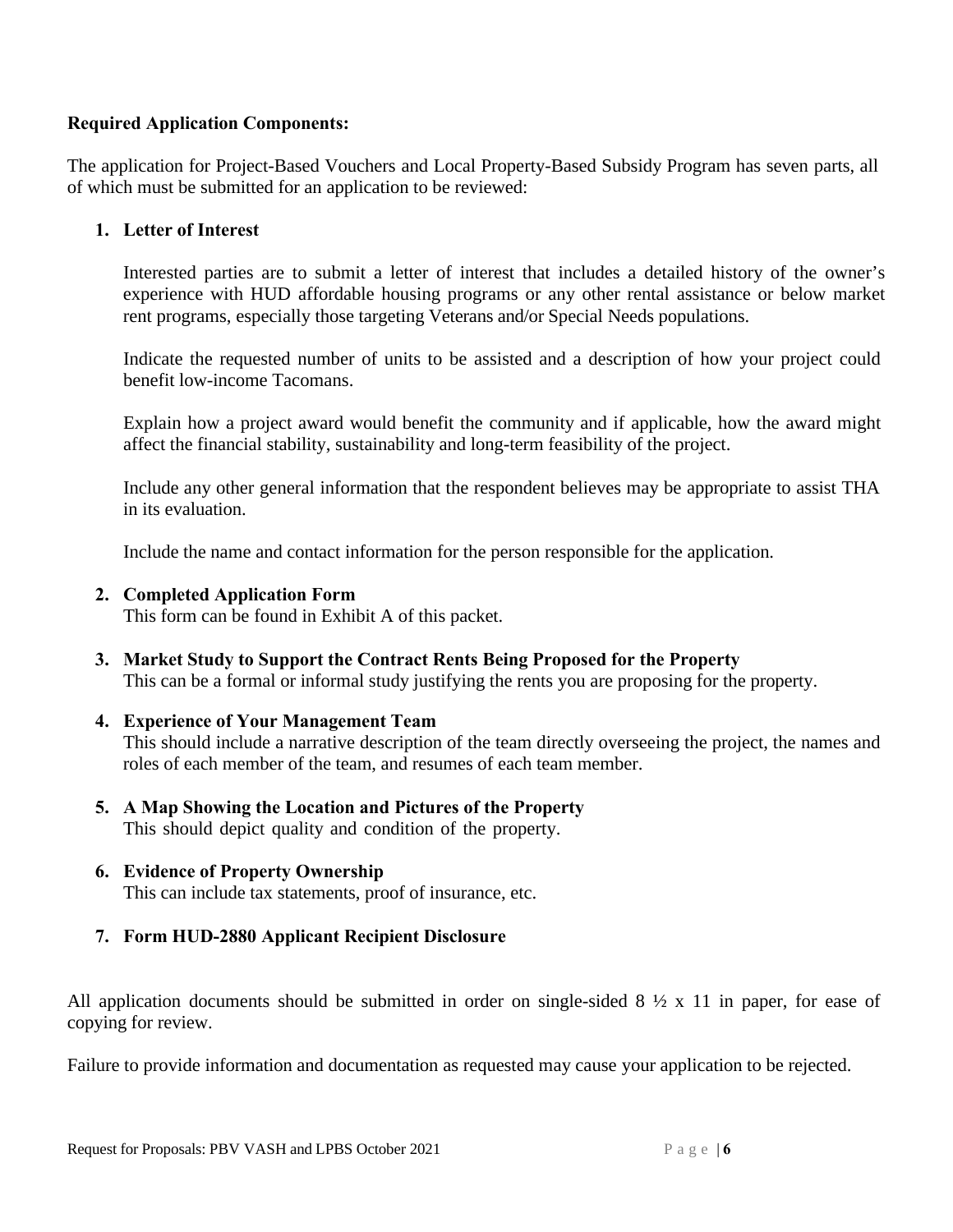# **1. Project-Based Voucher Program Overview**

The Housing Authority of the City of Tacoma (THA) is authorized under 24 CFR Part 983 to provide Section 8 project-based assistance utilizing funds provided to THA from the Section 8 Housing Choice Voucher Program. The THA Board of Commissioners established the project-based voucher (PBV) program through the adoption of Chapter 17 of the THA Administrative Plan. THA's Administrative Plan can be found at: <https://www.tacomahousing.net/administrative-plan>

# 1.1. **Description**

- 1.1.1. The Project-Based Voucher Program is administered by THA under an annual contributions contract (ACC) with the Department of Housing and Urban Development (HUD). Unlike the Housing Choice Voucher (HCV) program, where the assistance is tenant-based, the PBV program's assistance is attached to the physical structure.
- 1.1.2. Under the PBV program, THA will enter into a Housing Assistance Payments (HAP) contract with an owner for existing housing units.
- 1.1.3. During the term of the HAP contract, THA will make housing assistance payments to the owner for units leased and occupied by eligible families.
- 1.1.4. THA has Moving to Work (MTW) authority that allows for PBV program flexibility. Upon contract award, THA and awardee may negotiate flexible project-based voucher terms as allowed by THA's MTW contract.

## 1.2. **Offering**

Subject to available funding, THA's goal is to project base up to 50 VASH vouchers, however no more than 25 units per building. All units project-based under this policy must be consistent with the HUD statutory goals of de-concentration of poverty and expanding housing and economic opportunities. The units selected must also be consistent with THA's selection policy (see Chapter 17 of the THA Administrative Plan).

# 1.3. **HAP Contract**

- 1.3.1. THA will enter into a HAP contract with owners of existing housing once the units pass a Housing Quality Standards (HQS) inspection or if newly constructed or rehabilitated, after the building obtains a Certificate of Occupancy.
- 1.3.2. During the term of the HAP contract, THA will make housing assistance payments to the owner for units occupied and leased by eligible families. The contract term will be determined by THA and subject to funding availability. Initial contract terms will be between 1 and 15 years with renewal terms between 1 and 5 years.
- 1.3.3. THA may deny extension of a HAP to a project owner for failure to maintain units, owner misconduct, or if the units no longer meet the needs addressed by the PBV goals (found in the Administrative Plan, Chapter 17).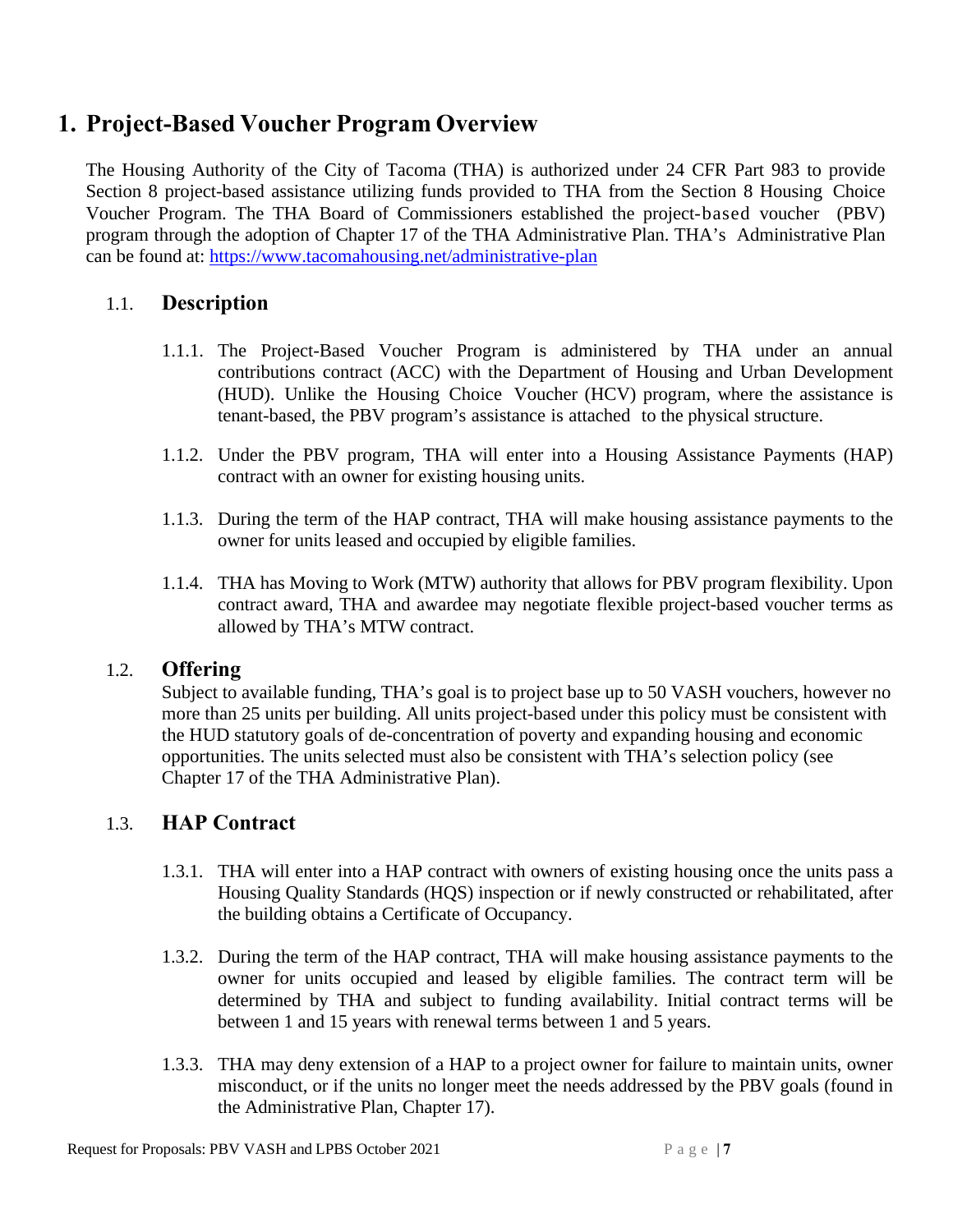### 1.4. **Voucher competition**

To ensure an equitable competition for PBV assistance and to ensure that the projects assisted meet the established THA PBV goals, all applications will be reviewed according to the selection policy listed in Section C and found in the THA Administrative Plan, Chapter 17.

### 1.5. **Relocation**

For units to be considered eligible for PBV, any occupants already residing in the units must meet the income eligibility requirements of the program. If owners intend to apply PBV to occupied units, they must determine if the current occupants are income eligible. If owners have residents that are not income eligible, they must develop a relocation plan consistent with the Federal Uniform Relocation Act.

### 1.6. **Jurisdiction**

Proposed projects must be located within THA's jurisdiction (Tacoma City limits plus 2.5 miles).

## 1.7. **Selection Criteria for Project-Based Vouchers**

All applications will need to conform to the "required elements" listed in the THA Administrative Plan, Chapter 17 in this application. Proposals will be reviewed and selected based on the THA goals for the PBV program listed in the selection criteria below.

| <b>Factor description and points possible</b> |  |  |
|-----------------------------------------------|--|--|
|-----------------------------------------------|--|--|

| <b>Factor</b>                                                                                                                                                                                          | <b>Points</b> |
|--------------------------------------------------------------------------------------------------------------------------------------------------------------------------------------------------------|---------------|
| For existing housing units, the extent to which units are occupied by<br>families that are eligible to participate in the PBV program                                                                  | 10            |
| Extent to which services for special populations are provided on site or in<br>the immediate area for occupants of the property                                                                        | 10            |
| Extent to which the project furthers the THA goal of deconcentrating<br>poverty and expanding housing and economic opportunities                                                                       | 20            |
| Overall project viability                                                                                                                                                                              | 30            |
| Projects with less than 25% of the units assisted will be rated higher than<br>projects with 25% units assisted. Projects with the lowest percent of<br>assisted units will receive the highest score. | 20            |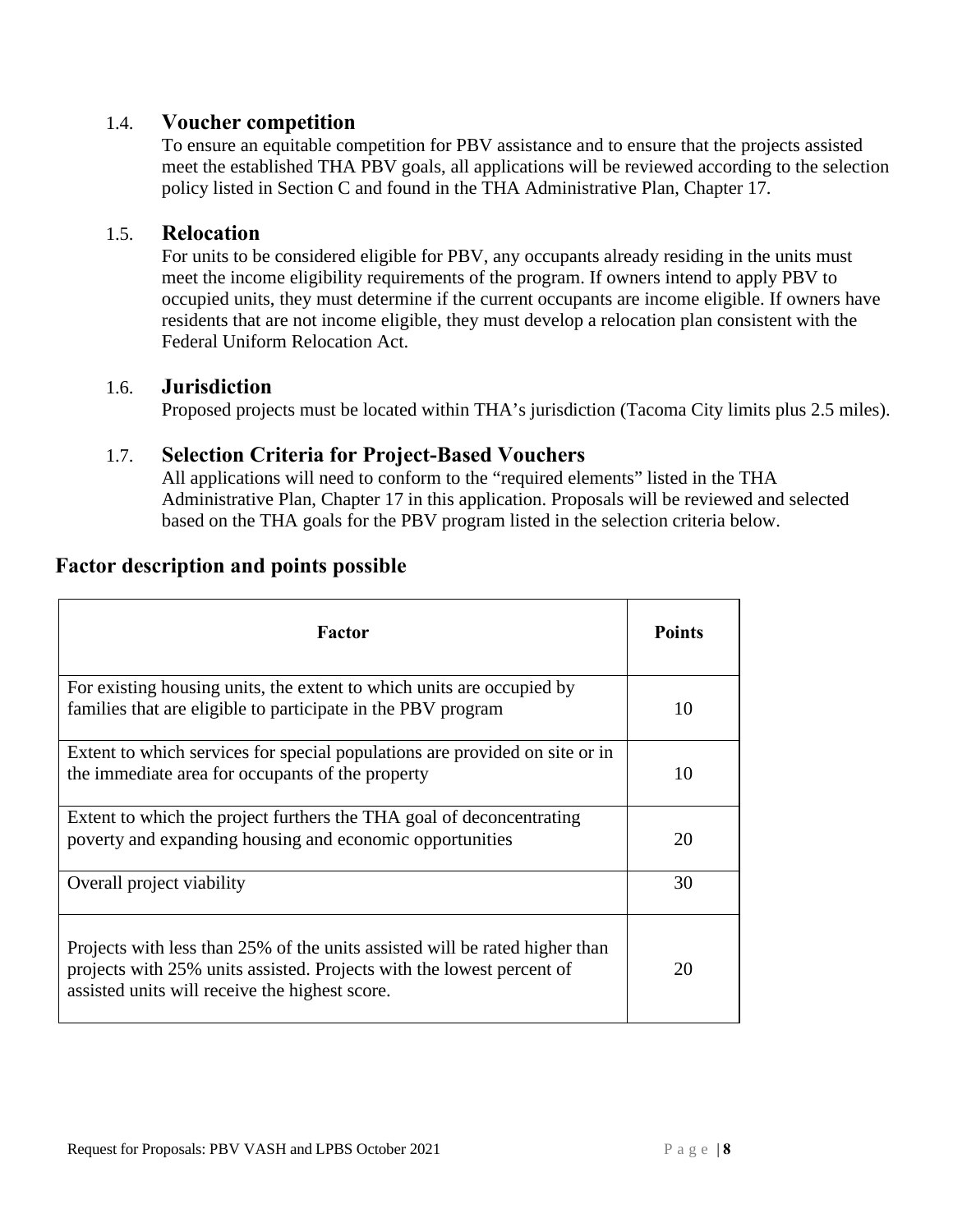### **Additional points would be awarded for proposals that target the following:**

| Households below 30% AMI                                              |  |
|-----------------------------------------------------------------------|--|
| Households displaced by governmental action or domestic violence      |  |
| Households who are working more than 20 hours per week or enrolled in |  |
| school or training programs                                           |  |
| Specialized housing for homeless programs, chronically mentally ill,  |  |
| persons with AIDS or teen parents                                     |  |

\*All proposals that receive any of these additional points would also need to commit to provide case management services for these households.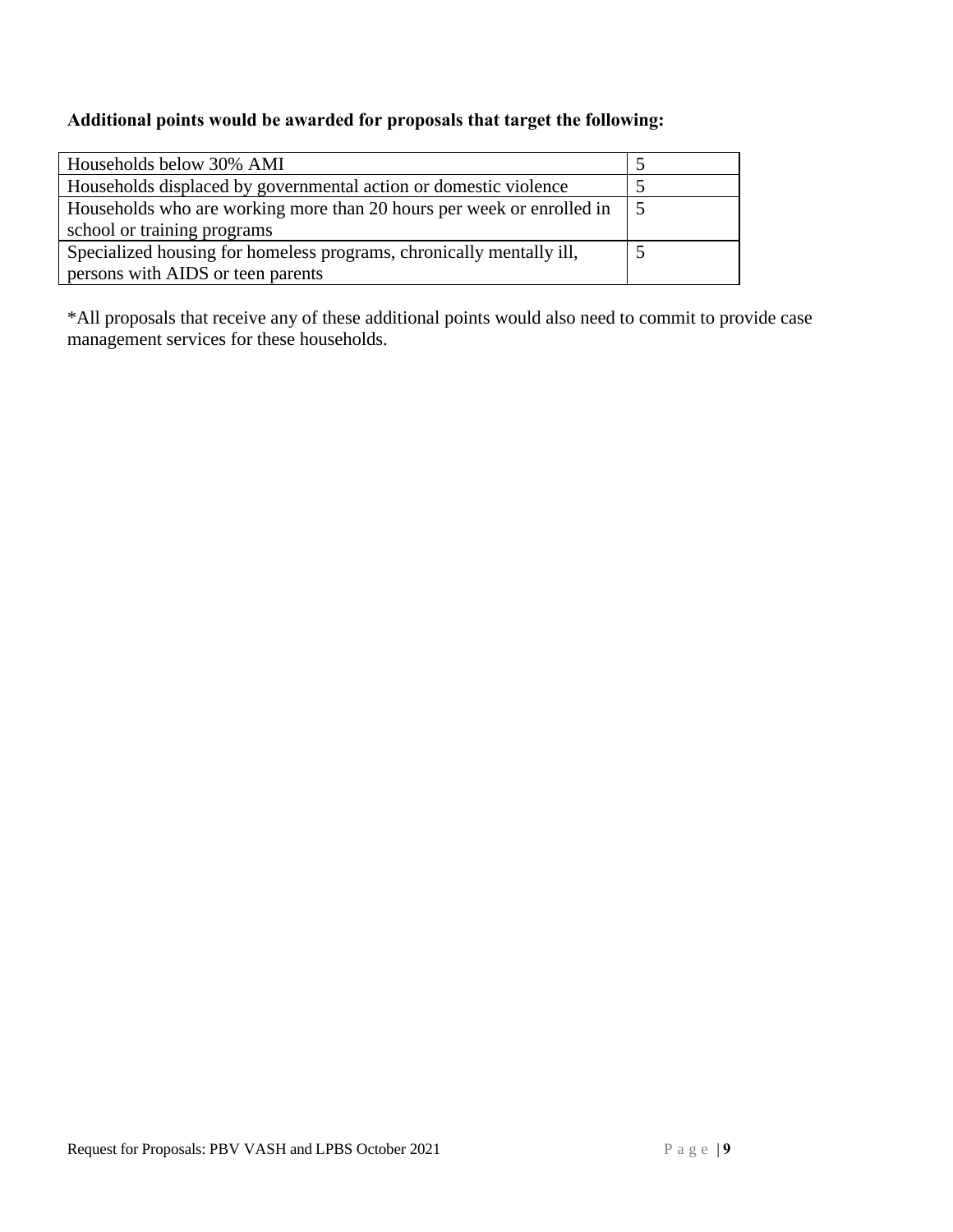# **2. Local Property-Based Subsidy Program Overview**

THA is a Moving to Work (MTW) housing authority. Having MTW authority allows THA to waive some federal regulations in order to increase housing choice, reduce administrative burden and/or encourage families to work. THA waived federal regulations to design this new Local Property-Based Subsidy Program. The intent of the program is to secure new affordable housing in the Tacoma rental market. THA does not intend to select units that are occupied nor units that have affordability restrictions (an existing requirement to make units available to low-income households).

# 2.1. **Description**

- 2.1.1. The subsidies to the owner are set on an annual basis, subject to the property meeting negotiated minimum occupancy rates, rather than varying month-to-month based on tenant rent calculations. The annual unit subsidy amount equals the difference between a fixed tenant rent and the negotiated contract rent amount multiplied by the number of months the units is under contract.
- 2.1.2. During the application and negotiation process the property owner commits to serve households below 30%, 40% and/or 50% of the area median income (AMI) (see table below for these income levels). Based on the income levels chosen, the property owner advertises its vacancies at rents equal to the rents for those income levels as shown on the table below:

| Set-aside<br>Percentage | 1-person | 2-person | 3-person | 4-person | 5-person | 6-person | 7-person | 8-person |
|-------------------------|----------|----------|----------|----------|----------|----------|----------|----------|
| 20%                     | 12720    | 14540    | 16360    | 18160    | 19620    | 21080    | 22520    | 23980    |
| 30%                     | 19080    | 21810    | 24540    | 27240    | 29430    | 31620    | 33780    | 35970    |
| 35%                     | 22260    | 25445    | 28630    | 31780    | 34335    | 36890    | 39410    | 41965    |
| 40%                     | 25440    | 29080    | 32720    | 36320    | 39240    | 42160    | 45040    | 47960    |
| 45%                     | 28620    | 32715    | 36810    | 40860    | 44145    | 47430    | 50670    | 53955    |
| 50%                     | 31800    | 36350    | 40900    | 45400    | 49050    | 52700    | 56300    | 59950    |
| 60%                     | 38160    | 43620    | 49080    | 54480    | 58860    | 63240    | 67560    | 71940    |
| 70%                     | 44520    | 50890    | 57260    | 63560    | 68670    | 73780    | 78820    | 83930    |
| 80%                     | 50880    | 58160    | 65440    | 72640    | 78480    | 84320    | 90080    | 95920    |

#### **Pierce County MTSP-Income and Rent Limits** Effective 4/1/21 Median Income: \$91,100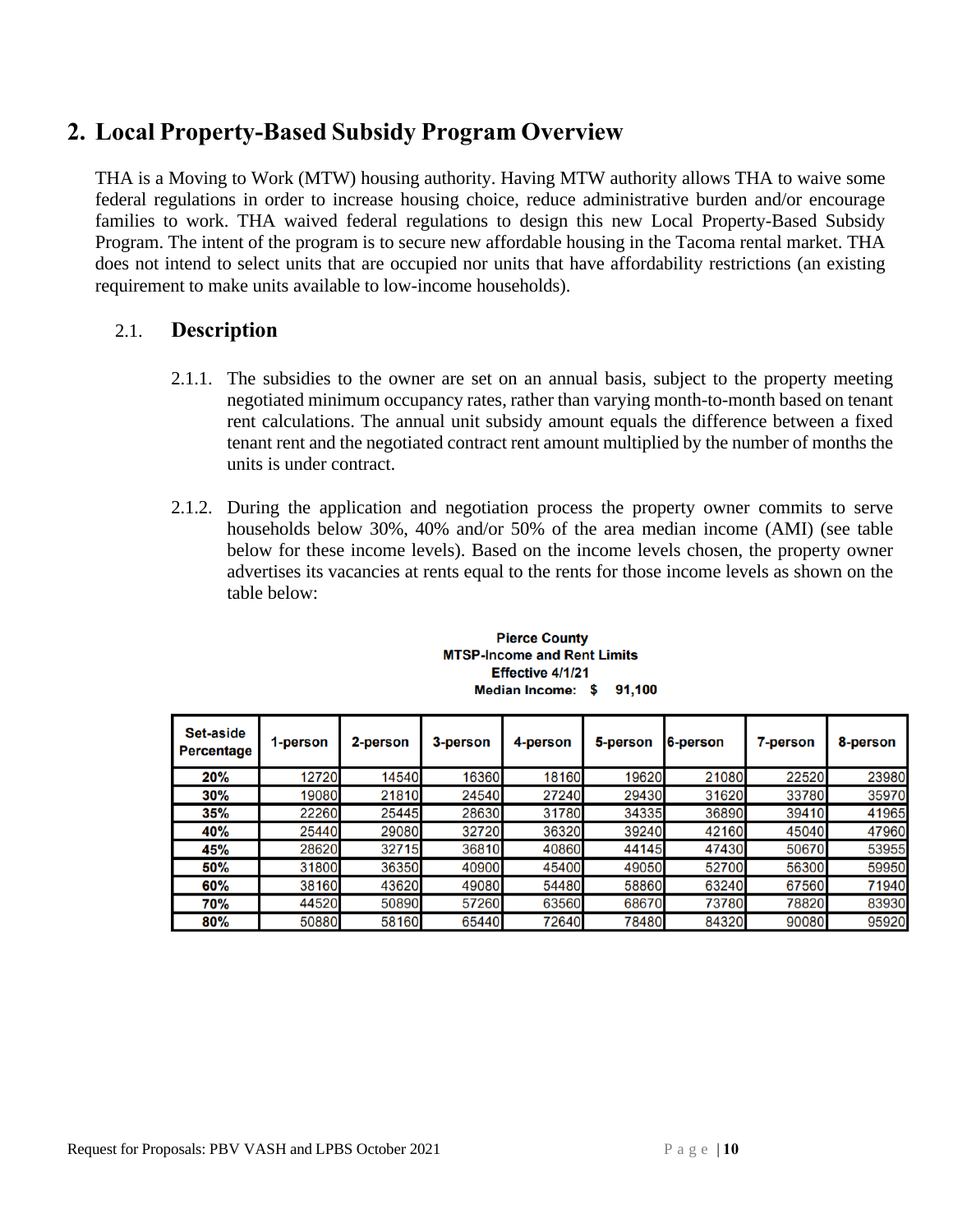| <b>Set-aside</b><br><b>Percentage</b> | <b>Studio</b> | 1-Bedroom |      | 2-Bedroom 3-Bedroom 4-Bedroom |      | 5-Bedroom |
|---------------------------------------|---------------|-----------|------|-------------------------------|------|-----------|
| 20%                                   | 318           | 340       | 409  | 472                           | 527  | 581       |
| 30%                                   | 477           | 511       | 613  | 708                           | 790  | 871       |
| 35%                                   | 556           | 596       | 715  | 826                           | 922  | 1017      |
| 40%                                   | 636           | 681       | 818  | 944                           | 1054 | 1162      |
| 45%                                   | 715           | 766       | 920  | 1062                          | 1185 | 1307      |
| 50%                                   | 795           | 851       | 1022 | 1180                          | 1317 | 1453      |
| 60%                                   | 954           | 1022      | 1227 | 1416                          | 1581 | 1743      |
| 70%                                   | 1113          | 1192      | 1431 | 1652                          | 1844 | 2034      |
| 80%                                   | 1272          | 1363      | 1636 | 1889                          | 2108 | 2325      |

- 2.1.3. The owner will be responsible for advertising its vacancies, screening tenants and verifying their income. Tenants will not have a relationship with the housing authority. The arrangement between the property owner and THA will offer the tenant protections of THA's other programs.
- 2.1.4. The property owner and THA will negotiate annually to set the contract rent amount for the assisted units based on mutually agreed upon market value of the unit.
- 2.1.5. Under the LPBS program, THA will enter into a Housing Assistance Payments (HAP) contract with an owner for existing housing units that are not occupied at the time of the contract execution and do not have existing affordability restrictions.
- 2.1.6. THA has Moving to Work (MTW) authority that allows for federal flexibility. Upon contract award, THA and awardee may negotiate flexible LPBS terms as allowed by THA's MTW contract.

### 2.2. **Offering**

Subject to available funding, THA's goal is to awards up to 50 subsidies. A focus of this offering is on units made available to extremely low-income households.

### 2.3. **Subsidy Contract**

2.3.1. THA will enter into a contract with owners of existing, vacant housing once the units pass a Housing Quality Standards (HQS) inspection or if newly constructed or rehabilitated, after the building obtains a Certificate of Occupancy.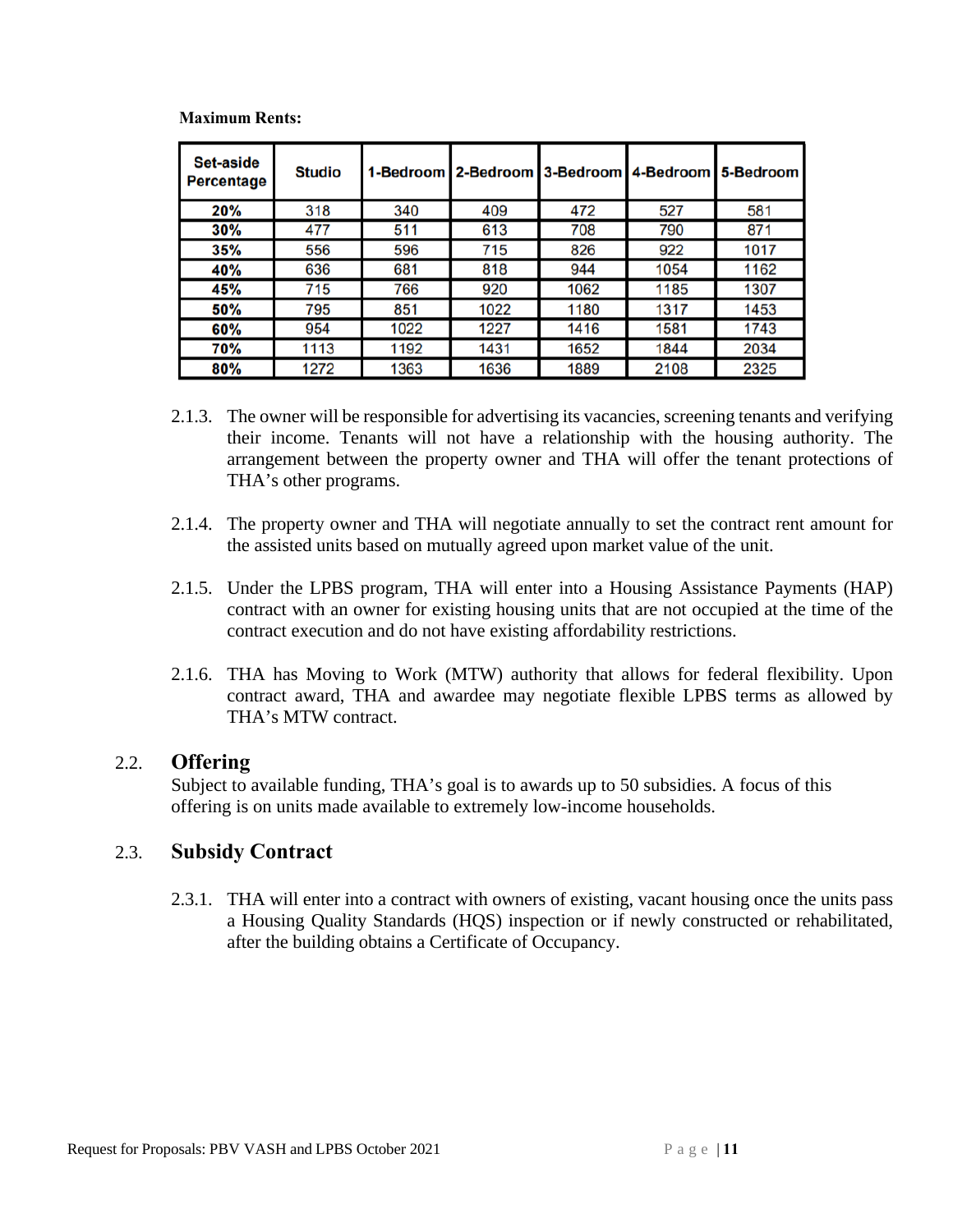2.3.2. During the term of the HAP contract, THA will make housing assistance payments to the owner for units set aside for eligible households. The contract term will be determined by THA and subject to funding availability. Initial contract terms will be between 1 and 10 years with renewal terms between 1 and 5 years.

# 2.4. **Jurisdiction**

Proposed projects must be located within THA's jurisdiction (Tacoma City limits plus 2.5 miles).

# 2.5. **Selection Criteria for Local Property-Based Subsidy**

Proposals will be reviewed and selected based on the LPBS program listed in the selection criteria below. Requests should be made for no more than 50 units per property.

### **Factor description and points possible**

| Factor                                                                                                                                                                                                       | <b>Points</b>  |
|--------------------------------------------------------------------------------------------------------------------------------------------------------------------------------------------------------------|----------------|
| Each unit set aside for households below 30% AMI                                                                                                                                                             | 3              |
| Each unit set aside for households below 40% AMI<br>(does not include units receiving points for being below 30% AMI)                                                                                        | $\overline{2}$ |
| Each unit set aside for households below 50% AMI<br>(does not include units receiving points for being below 40% AMI)                                                                                        |                |
| Occupancy for all available vacancies under the contract will be<br>restricted to households that are homeless <sup>1</sup> or at risk of homelessness <sup>2</sup>                                          | 10             |
| Occupancy is restricted to a special-needs population. The owner is<br>responsible for explaining the need and why this priority is important<br>to the Tacoma community <sup>3</sup>                        | 10             |
| Supportive services available to residents of the project                                                                                                                                                    | 10             |
| Experience of the property owner/manager units with HUD affordable<br>housing programs or any other rental assistance or below market rent<br>programs, especially those targeting special needs populations | 15             |

\*Property owners seeking these additional points will need to explain how they intend to adjust their screening criteria and/or partnerships to support these special populations.

**Request for Proposals: PBV VASH and LPBS October 2021** P a g e | **12** 

<span id="page-10-0"></span><sup>&</sup>lt;sup>1</sup> The meaning of "homeless" is as such term is defined in section 103(a) of the McKinneyVento Homeless Assistance Act (42 U.S.C. 11302(a)), which is codified in HUD's Continuum of Care Program regulations at 24 CFR 578.3

<span id="page-10-1"></span><sup>&</sup>lt;sup>2</sup> The meaning of "at-risk of homelessness" is as such term is defined in section  $401(1)$  of the McKinney-Vento Homeless Assistance Act (42 U.S.C. 11360(1)), which is codified in HUD's Continuum of Care Program regulations at 24 CFR 578.3

<span id="page-10-2"></span> $3$  The meaning of "at-risk of homelessness" is as such term is defined in section  $401(1)$  of the McKinney-Vento Homeless Assistance Act (42 U.S.C. 11360(1)), which is codified in HUD's Continuum of Care Program regulations at 24 CFR 578.3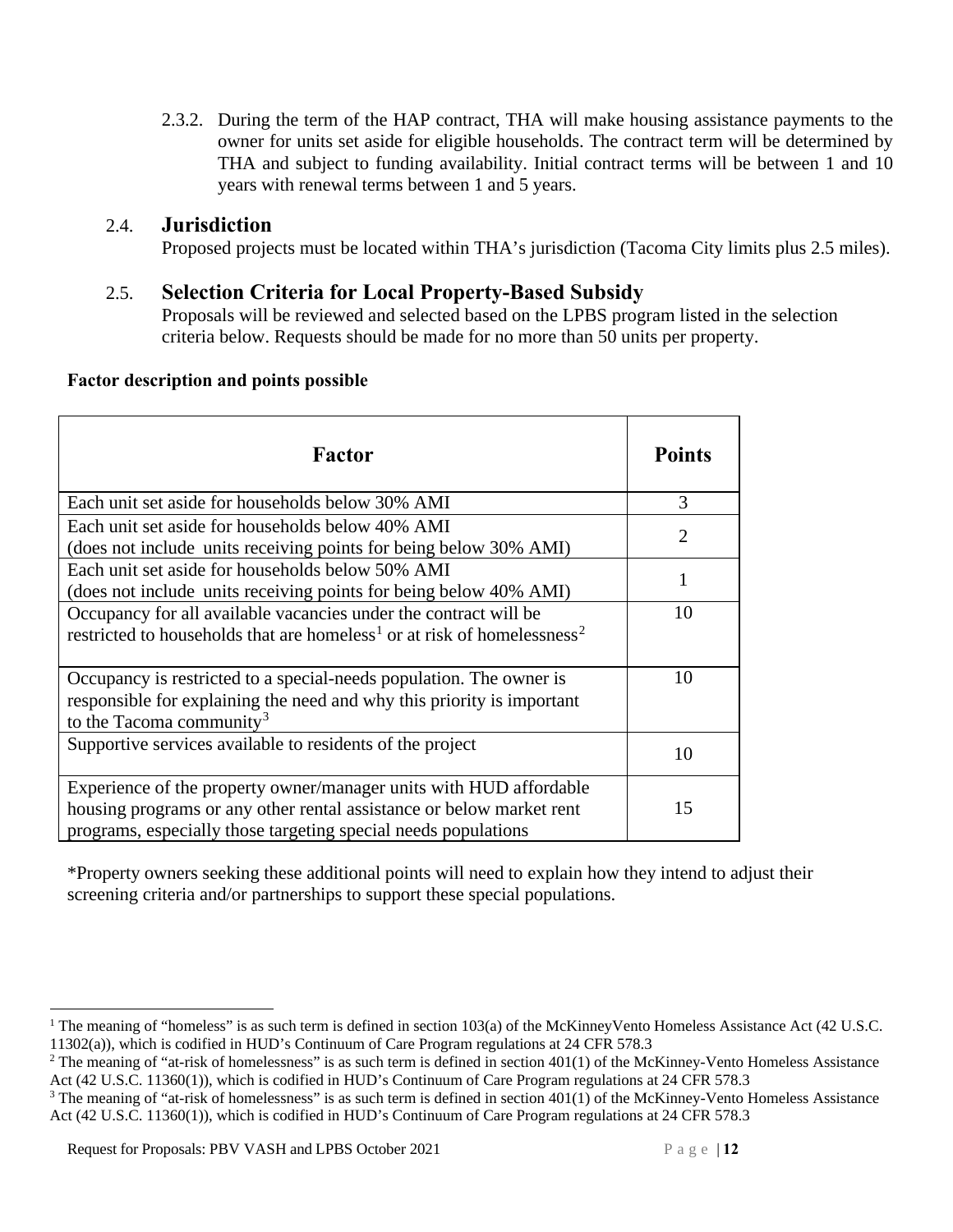### **Exhibit A - Application**

### **Application Form**

### **Instructions**

Please fill out the attached application completely. Failure to provide complete information or documentation as required, may cause your application to be rejected.

| 1. | <b>Project Name:</b>    |                                                           |              |          |   |
|----|-------------------------|-----------------------------------------------------------|--------------|----------|---|
| 2. | <b>Project Address:</b> |                                                           |              |          |   |
|    |                         | <b>Street Address</b>                                     |              |          |   |
|    |                         | City                                                      | <b>State</b> | Zip Code |   |
| 3. | <b>Census Tract #:</b>  |                                                           |              |          |   |
| 4. |                         | What is the poverty rate of families in the census tract? |              |          | % |

*(To find, use [www.factfinder.census.gov;](http://www.factfinder.census.gov/) input the address under address search, select "GO"; select census tract and click "GO"; scroll down to find and select "Profile of Selected Economic Characteristics" ; Go to "Poverty Status (below poverty level)" for "Families")*

### **5. Building Type:**

 $\Box$  apartments  $\Box$  duplex  $\Box$  other, specify type:

#### **6. Number of units with bedroom size requested in this application:**

|              | # Bedrooms Total Number of<br>units in the<br>property | $#$ Requested by<br>bedroom | $30\%$ AMI <sup>+</sup> | $\#$ Requested at $\#$ Requested at $\ $<br>40% AMI | #Requested at<br>50% AMI | <b>Contract Rent</b><br><b>Requested</b> |
|--------------|--------------------------------------------------------|-----------------------------|-------------------------|-----------------------------------------------------|--------------------------|------------------------------------------|
|              |                                                        |                             |                         |                                                     |                          |                                          |
| 2            |                                                        |                             |                         |                                                     |                          |                                          |
|              |                                                        |                             |                         |                                                     |                          |                                          |
| 4 or more    |                                                        |                             |                         |                                                     |                          |                                          |
| <b>Total</b> |                                                        |                             |                         |                                                     |                          |                                          |

### **7. Population to be Served:**

**8. Proposed Contract Term:**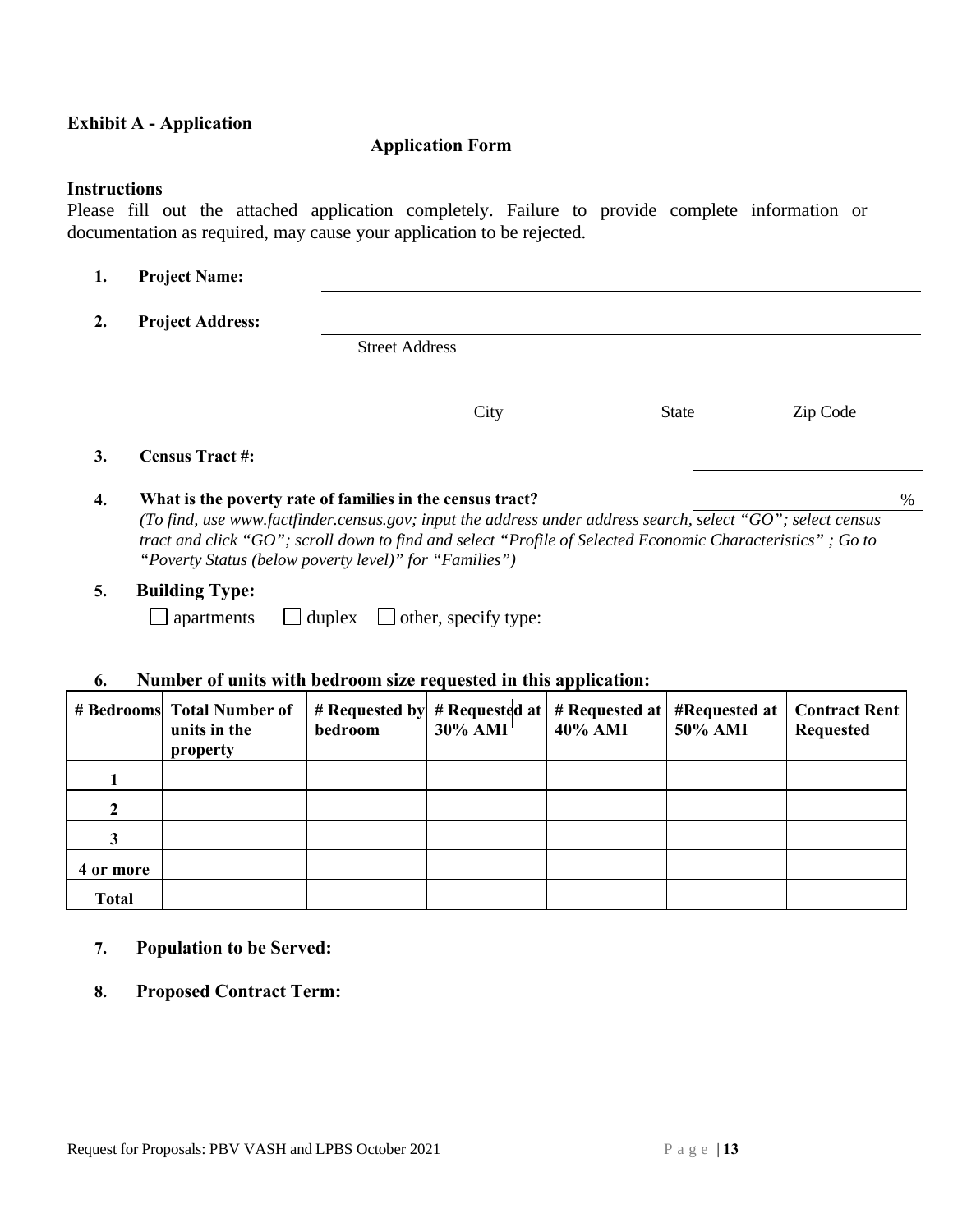**9. Describe the following resources found in the area of the project and the exact distance of each from the project, if applicable.**

| <b>Resources</b>                     | <b>Brief Description &amp; Proximity to Site</b> |
|--------------------------------------|--------------------------------------------------|
| <b>Public Transit</b>                |                                                  |
| <b>Public Schools</b>                |                                                  |
| Parks and Recreational<br>Facilities |                                                  |
| <b>Job Center</b>                    |                                                  |
| Shopping                             |                                                  |
| <b>Health/Medical Services</b>       |                                                  |

### **10. List the utilities/services and indicate which are provided by owner and included in the rent:**

| <b>Utilities/Services</b> |                                          |                   |
|---------------------------|------------------------------------------|-------------------|
| Heating                   | <b>Natural Gas</b><br>Electric<br>Other_ | Provided by owner |
| Cooking                   | <b>Natural Gas</b><br>Other<br>Electric  | Provided by owner |
| <b>Other Electric</b>     | <b>Natural Gas</b><br>Electric<br>Other  | Provided by owner |
| <b>Water Heating</b>      | <b>Natural Gas</b><br>Electric<br>Other  | Provided by owner |
| Water                     |                                          | Provided by owner |
| Sewer                     |                                          | Provided by owner |
| <b>Trash Collection</b>   |                                          | Provided by owner |